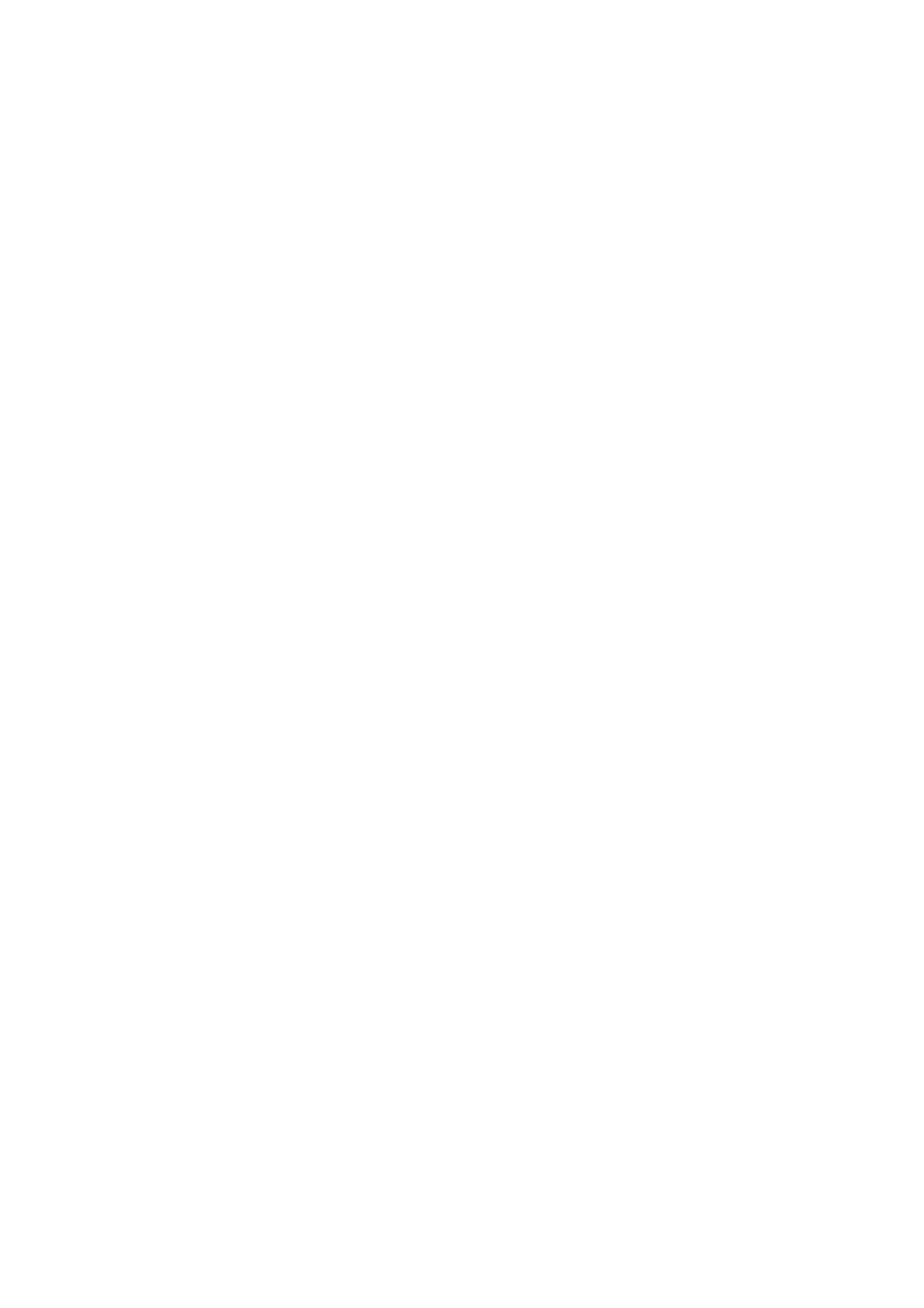# TS S3.10 V0.1.0 (1999-04)

*Technical Specification*

# **3 rd Generation Partnership Project (3GPP); Technical Specification Group (TSG) RAN;**

**UTRAN Iu Interface: General Aspects and Principles**

**UMTS <spec>**

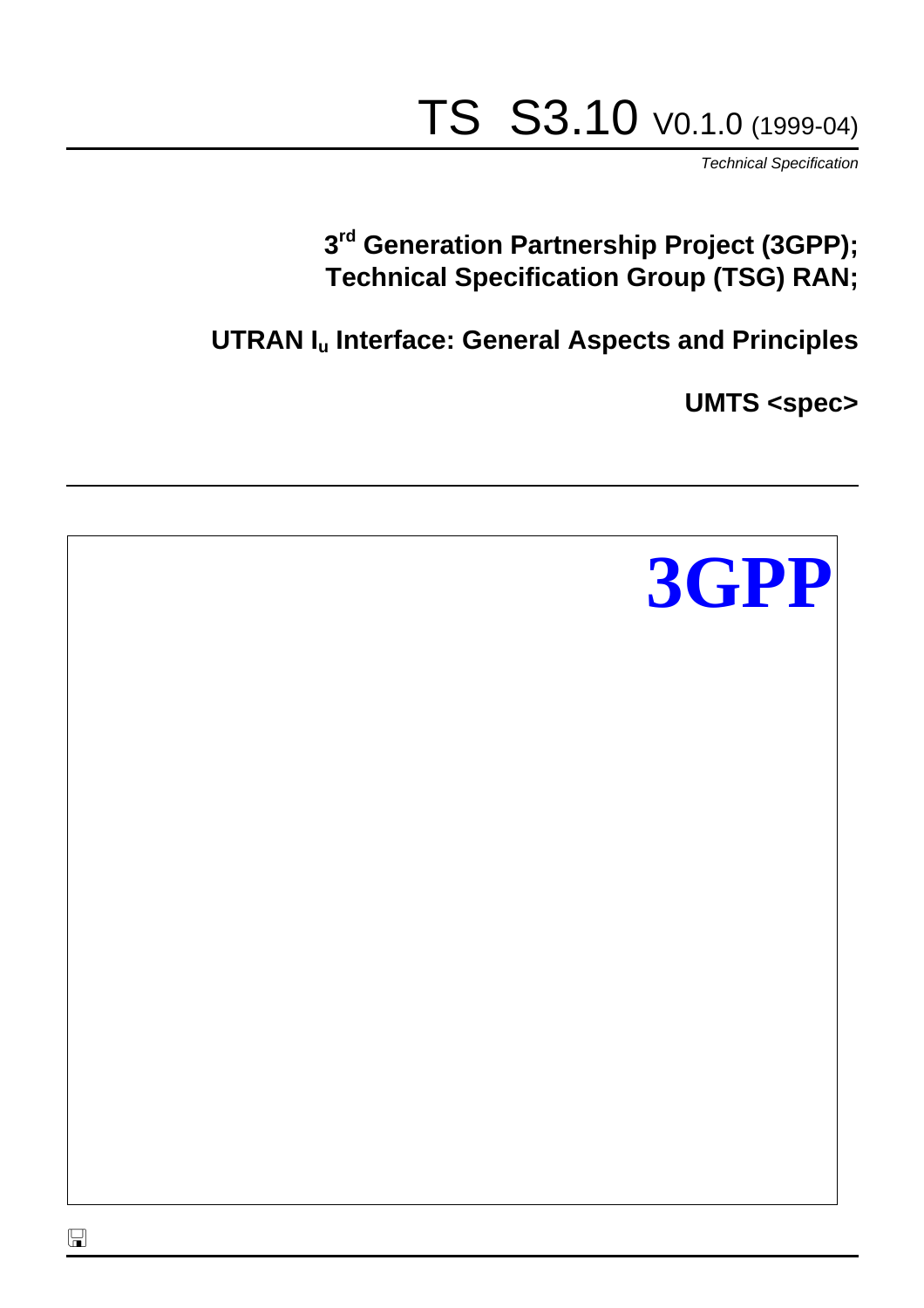Reference <Workitem> (<Shortfilename>.PDF)

Keywords <keyword[, keyword]>

*3GPP*

Postal address

Office address

Internet

secretariat@3gpp.org Individual copies of this deliverable can be downloaded from http://www.3gpp.org

*Copyright Notification*

No part may be reproduced except as authorized by written permission. The copyright and the foregoing restriction extend to reproduction in all media.

> © All rights reserved.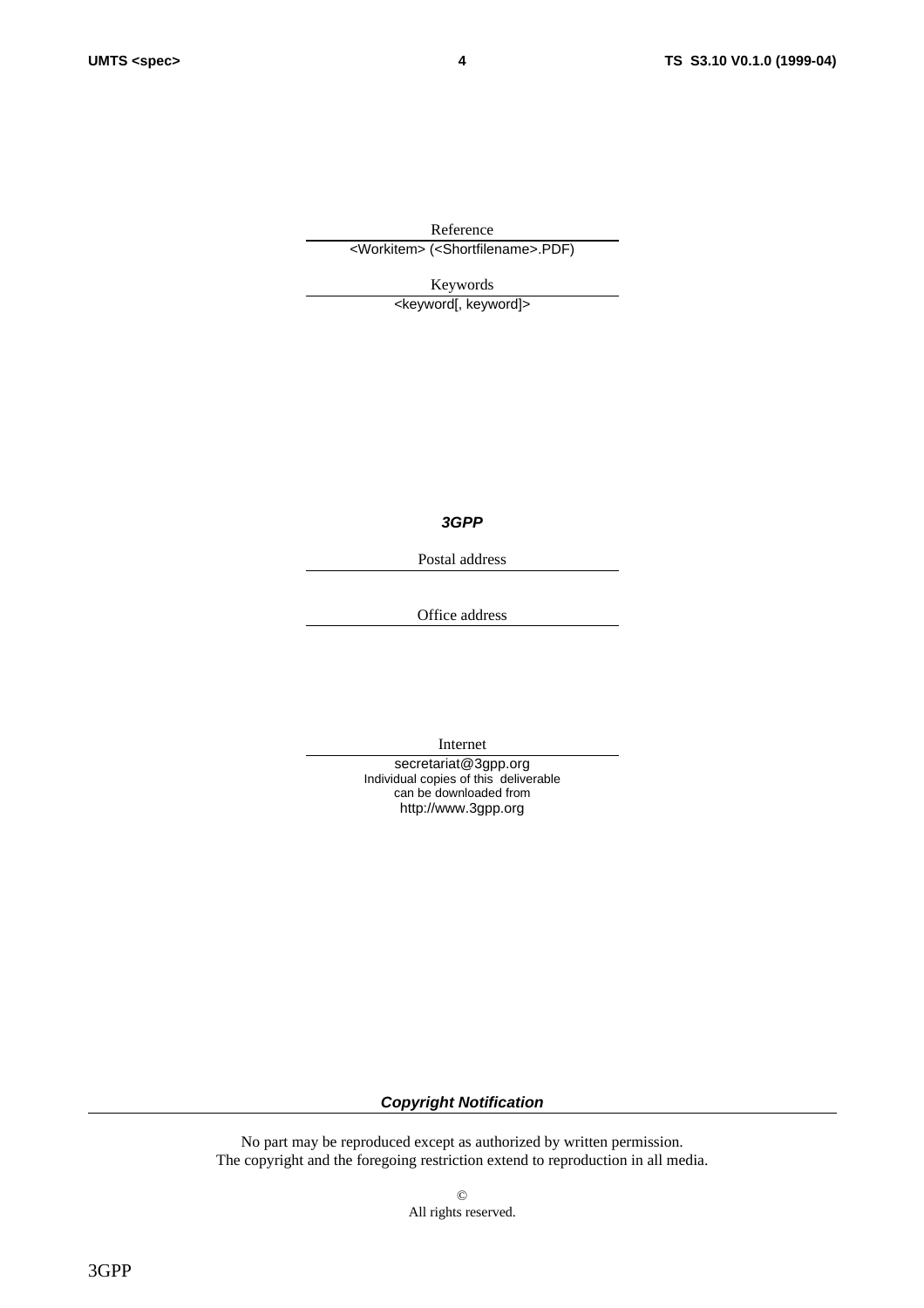# Contents

| $\mathbf{1}$            |                                 |                                                                                                                                                                                                                                                                                                                                                                                                       |  |  |  |
|-------------------------|---------------------------------|-------------------------------------------------------------------------------------------------------------------------------------------------------------------------------------------------------------------------------------------------------------------------------------------------------------------------------------------------------------------------------------------------------|--|--|--|
| $\overline{2}$          |                                 |                                                                                                                                                                                                                                                                                                                                                                                                       |  |  |  |
| 3 <sup>1</sup>          |                                 |                                                                                                                                                                                                                                                                                                                                                                                                       |  |  |  |
|                         | 3.1<br>3.2<br>3.3               |                                                                                                                                                                                                                                                                                                                                                                                                       |  |  |  |
| $\overline{\mathbf{4}}$ |                                 |                                                                                                                                                                                                                                                                                                                                                                                                       |  |  |  |
|                         | 4.1<br>4.2<br>4.3<br>4.4<br>4.5 |                                                                                                                                                                                                                                                                                                                                                                                                       |  |  |  |
| 5 <sup>1</sup>          |                                 | $\textbf{FUNCTIONS} \textbf{ OF THE I}_\text{U}\textbf{ INTERFACE PROTOCOLS} \textbf{} \textbf{} \textbf{} \textbf{} \textbf{} \textbf{} \textbf{} \textbf{} \textbf{} \textbf{} \textbf{} \textbf{} \textbf{} \textbf{} \textbf{} \textbf{} \textbf{} \textbf{} \textbf{} \textbf{} \textbf{} \textbf{} \textbf{} \textbf{} \textbf{} \textbf{} \textbf{} \textbf{} \textbf{} \textbf{} \textbf{} \$ |  |  |  |
| 6                       |                                 |                                                                                                                                                                                                                                                                                                                                                                                                       |  |  |  |
| 7                       |                                 |                                                                                                                                                                                                                                                                                                                                                                                                       |  |  |  |
| 8                       |                                 |                                                                                                                                                                                                                                                                                                                                                                                                       |  |  |  |
| $\boldsymbol{q}$        |                                 |                                                                                                                                                                                                                                                                                                                                                                                                       |  |  |  |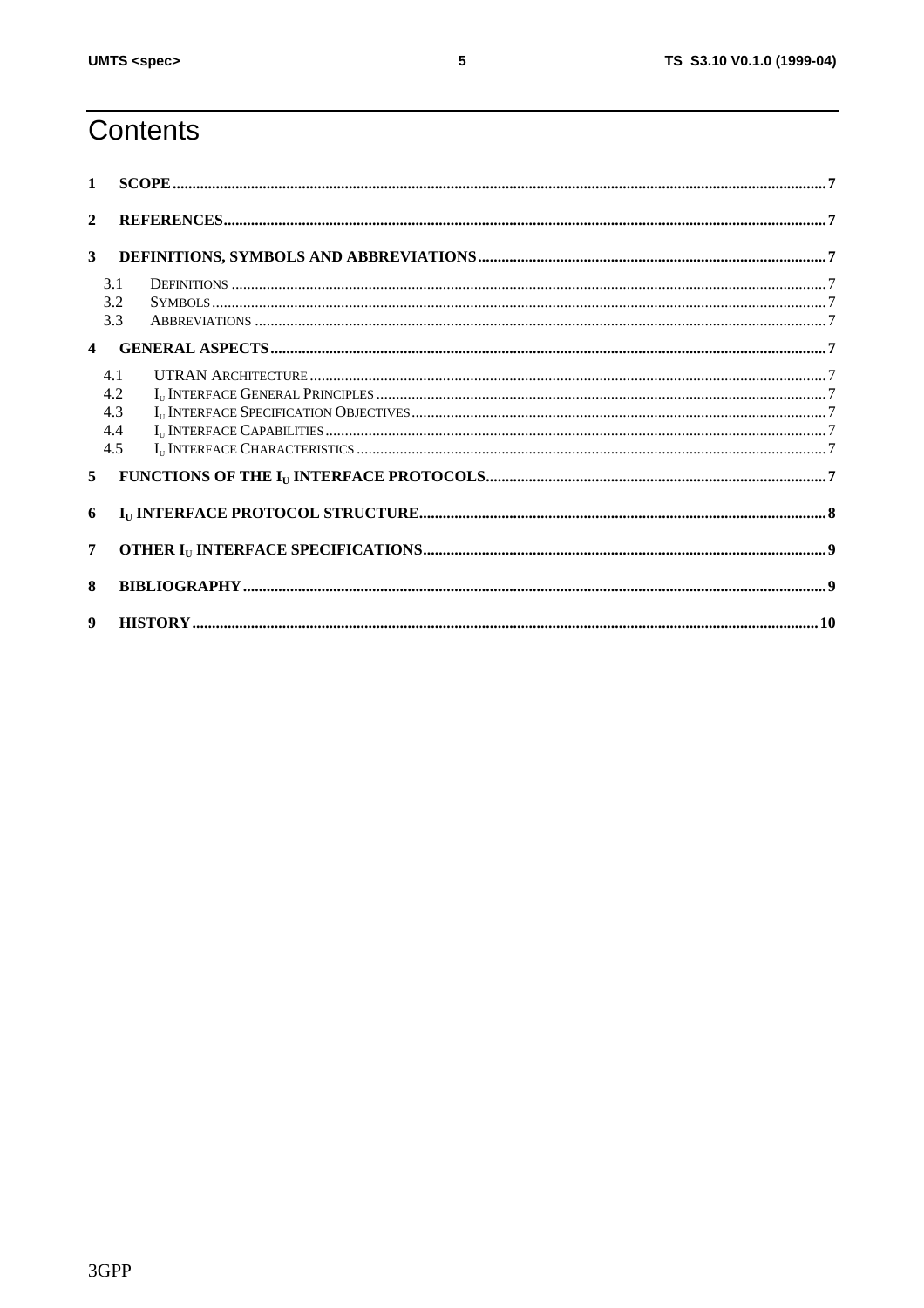# Intellectual Property Rights

## Foreword

This Technical Specification (TS) has been produced by the 3<sup>rd</sup> Generation Partnership Project (3GPP). The contents of this TS are subject to continuing work within 3GPP and may change following formal TSG approval. Should the TSG modify the contents of this TS, it will be re-released with an identifying change of release date and an increase in version number as follows:

Version m.t.e

where:

- m indicates [major version number]
- x the second digit is incremented for all changes of substance, i.e. technical enhancements, corrections, updates, etc.
- y the third digit is incremented when editorial only changes have been incorporated into the specification.

## Introduction

*This clause is optional. If it exists, it is always the third unnumbered clause. No text block identified.*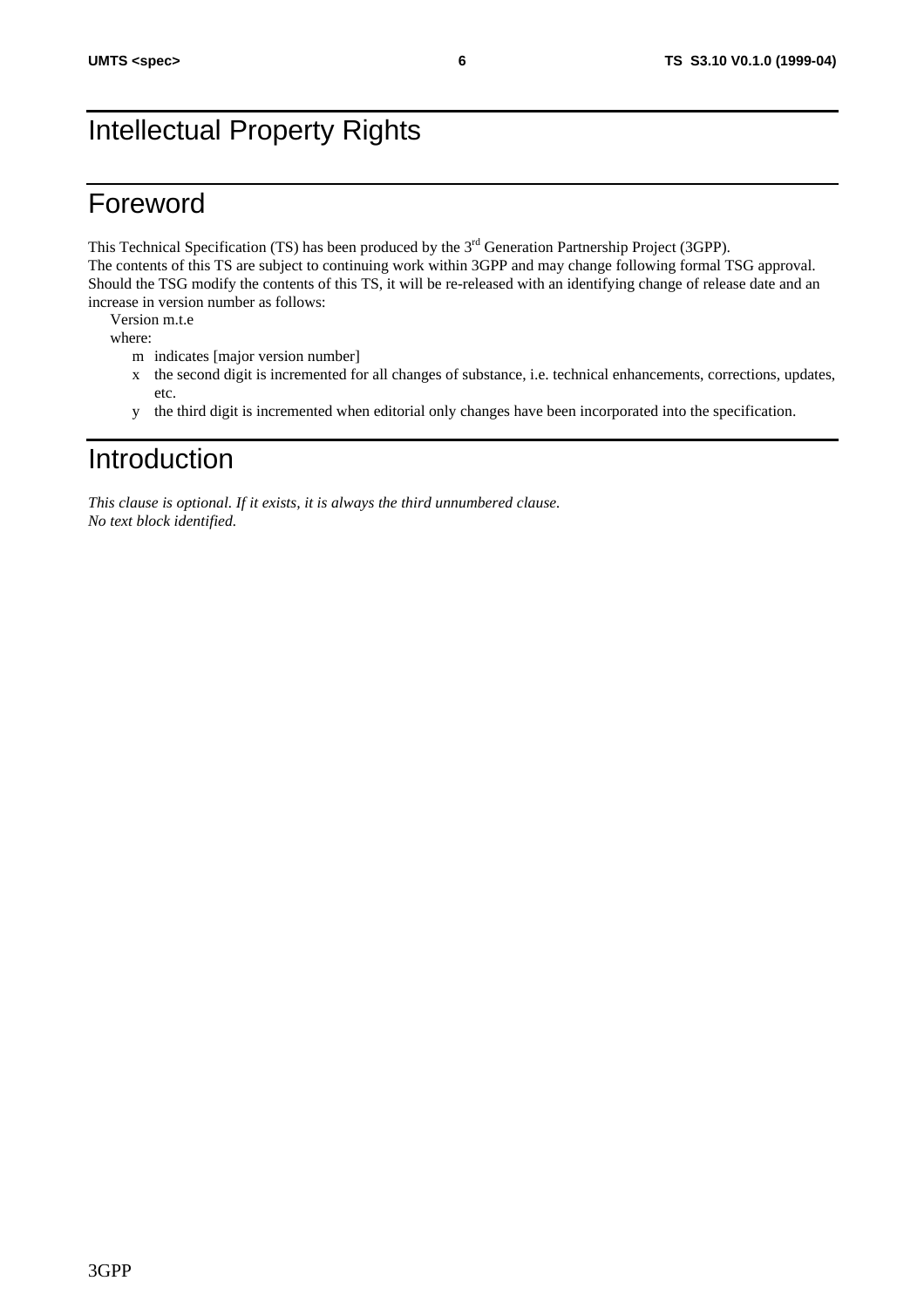## 1 Scope

The present document …

## 2 References

The following documents contain provisions which, through reference in this text, constitute provisions of the present document.

- References are either specific (identified by date of publication, edition number, version number, etc.) or non-specific.
- For a specific reference, subsequent revisions do not apply.
- For a non-specific reference, the latest version applies.
- A non-specific reference to an ETS shall also be taken to refer to later versions published as an EN with the same number.

[1] S3.01, UTRAN Overall Description

[2] UMTS 23.30, Iu Principles

# 3 Definitions, symbols and abbreviations

#### 3.1 Definitions

For the purposes of the present document, the [following] terms and definitions [given in ... and the following] apply.

#### 3.2 Symbols

For the purposes of the present document, the following symbols apply:

#### 3.3 Abbreviations

For the purposes of the present document, the following abbreviations apply:

# 4 General Aspects

*Editor's Note – Discussion is required about what information should be transferred from the UTRAN Architecture description to this document. Also, from other relevant documents (e.g. UMTS 23.30 Iu Principles).*

## 4.1 UTRAN Architecture

*Editor's Note – this chapter should describe enough of the system architecture for the role of the interface to be understood.*

See [1], chapter 8.1.

## 4.2 I<sub>u</sub> Interface General Principles

## 4.3 I<sub>u</sub> Interface Specification Objectives

#### 4.4 Iu Interface Capabilities

*[Editor´s note: This chapter should shortly describe the Iu –Interface Capabilities. In order to avoid inconsistency between documents, reference to [2], chapters 4 and 5, has been made]* See [2], chapters 4 and 5.

## 4.5 I<sub>u</sub> Interface Characteristics

See [2], chapters 4 and 5.

# 5 Functions of the I<sub>u</sub> Interface Protocols

*Editor's Note – this section will either contain a functional division across the interface, and/or a reference to the appropriate bit of the UTRAN Architecture Specification*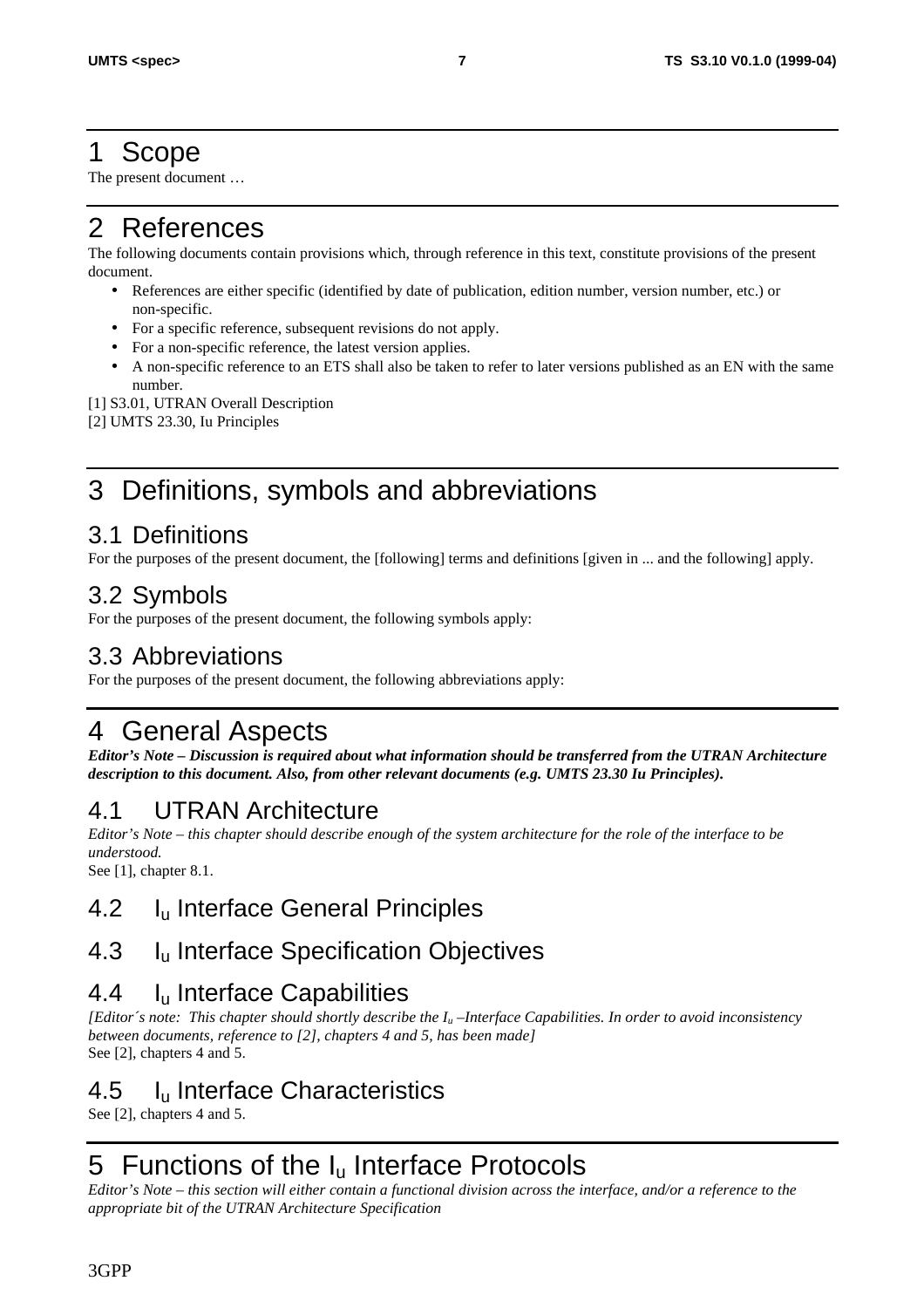Congestion control shall be performed over the Iu user plane toward the IP domain using buffer management and no flow control.

# 6 I<sub>u</sub> Interface Protocol Structure

*Editor's Note – The protocol structure figures have not been altered yet, as this will be included in a combined editorial review of S3.10, S3.20, S3.30 and S3.01.*



**Figure 1. Iu –Interface Protocol Structure**

*[Editor's note: Figure 1 is different in TTC/ARIB document (see below). TTC/ARIB has decided to use SS7 as a signalling bearer. Study item 1: The use of SS7 as a signalling bearer.]*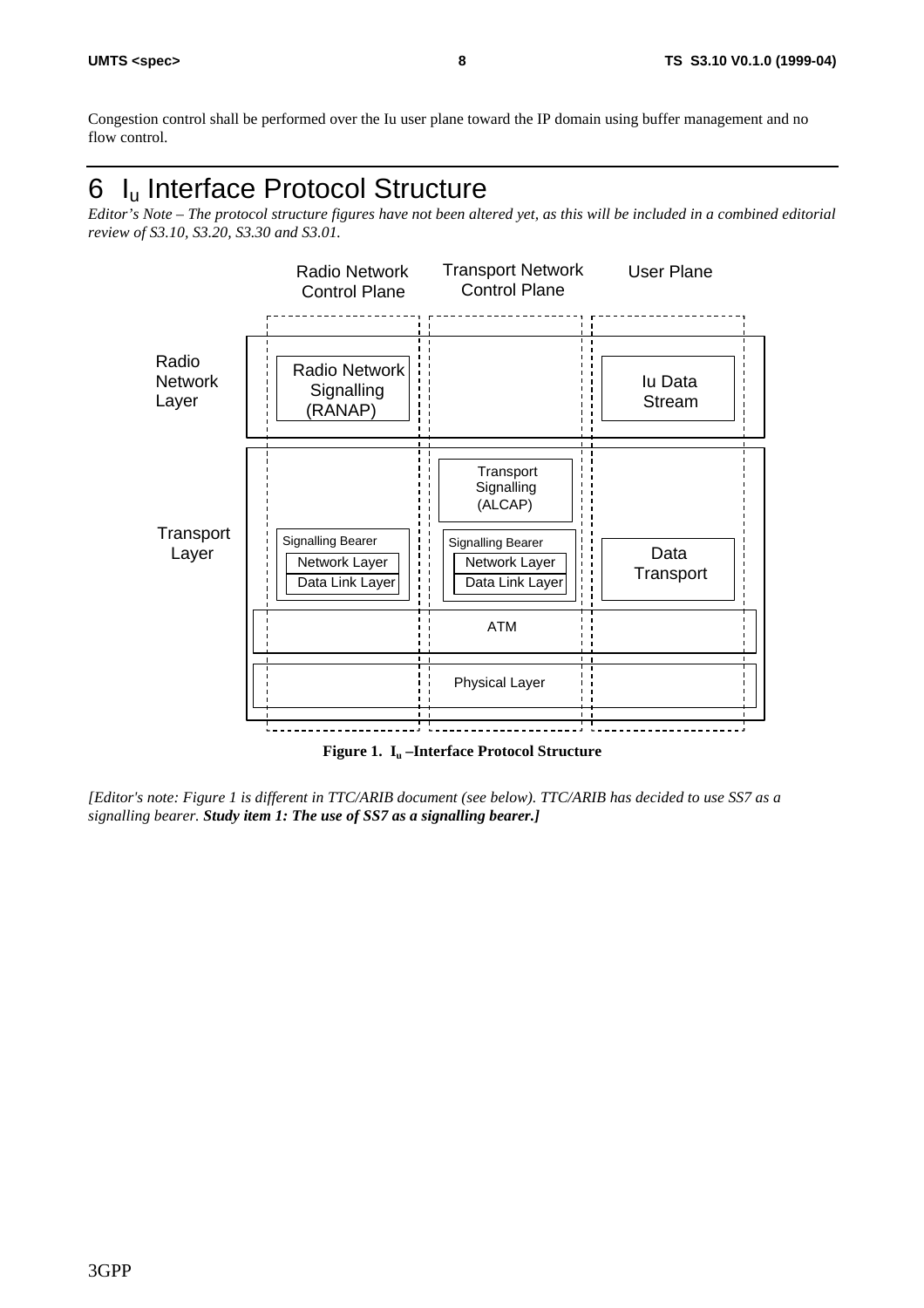| <b>CONTROL</b><br><b>PLANE</b> | <b>TRANSPORT NETWORK</b><br><b>CONTROL PLANE</b> |                                   | <b>USER</b><br><b>PLANE</b> |
|--------------------------------|--------------------------------------------------|-----------------------------------|-----------------------------|
| <b>RANAP</b>                   | <b>BISUP</b>                                     | AAL <sub>2</sub> L <sub>3</sub>   |                             |
| <b>SCCP</b>                    |                                                  | <b>BEARER</b><br><b>CONVERTER</b> |                             |
|                                | MTP3b                                            |                                   |                             |
|                                | <b>SSCF-NNI</b>                                  |                                   |                             |
|                                | <b>SSCOP</b>                                     |                                   |                             |
|                                | AAL5                                             |                                   | AAL 1/2/5<br>Note           |
|                                | <b>ATM</b>                                       |                                   |                             |
|                                |                                                  |                                   |                             |

Note : AAL 1 is FFS

Figure 1. Iu -Interface Protocol Structure

# 7 Other I<sub>u</sub> Interface Specifications

## 8 Bibliography

The following material, though not specifically referenced in the body of the present document (or not publicly available), gives supporting information.